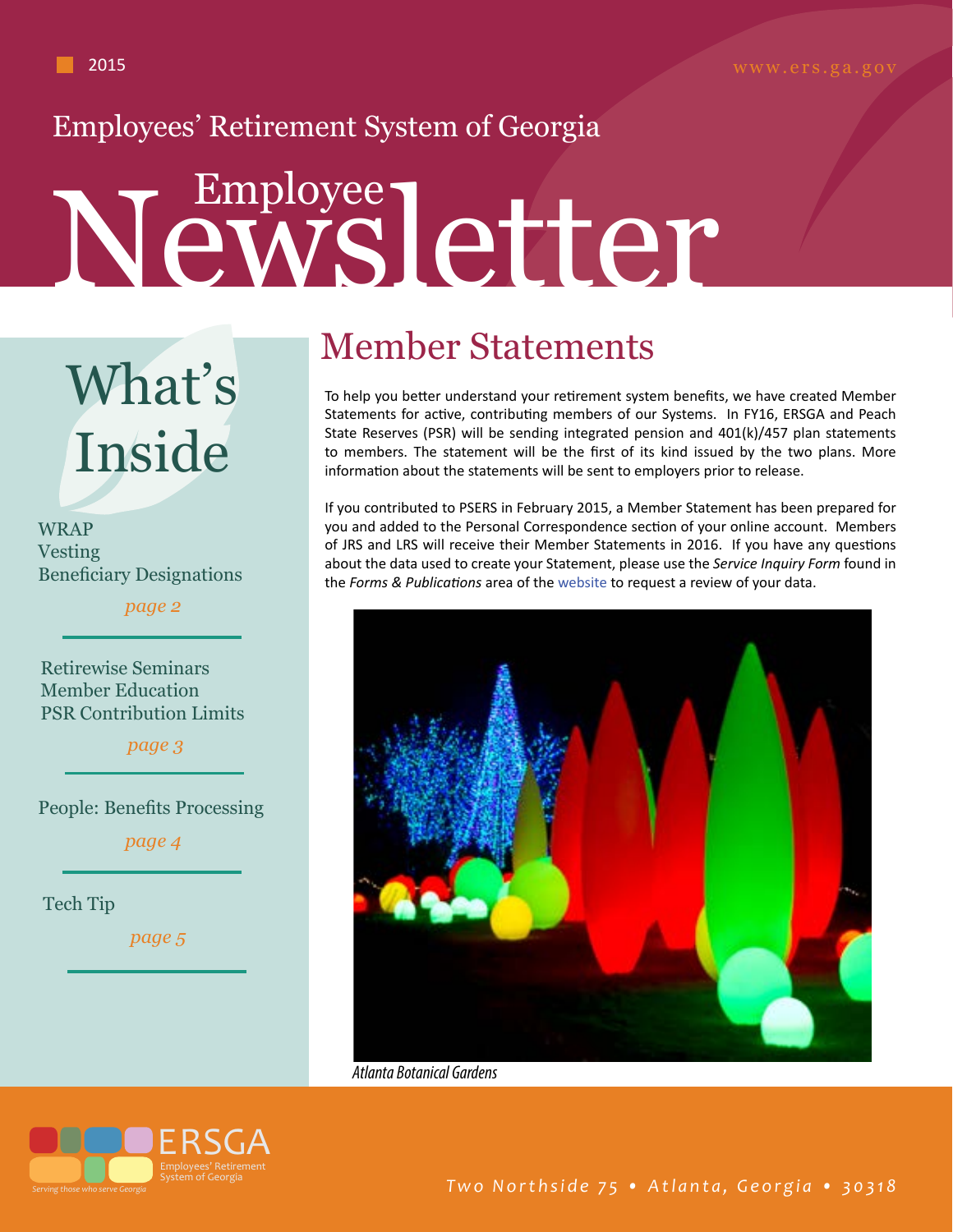#### WRAP **Maximizing Social Security Income**

The ERSGA Workshop for Retirement Application Processing (WRAP) is conducted every other Tuesday in our offices in Atlanta. The Workshop presentation is also available online (see member education at [www.ers.ga.gov](http://www.ers.ga.gov)). Effective November 2015, ERSGA, in partnership with MetLife, is offering a complimentary Social Security Benefit Workshop as part of the WRAP agenda. The Social Security Benefit Workshop explains Social Security benefit eligibility, how benefits are calculated, and how best to incorporate Social Security into your retirement income strategy.

See our [website](http://www.ers.ga.gov) for the WRAP schedule and plan to attend a future session. No registration is required.

### Vesting - What is it?

If you are a member of ERS, LRS, JRS, or PSERS, you are vested if you have at least 10 years of Creditable Service (8 years for LRS). This means you are eligible for a lifetime monthly benefit at retirement. When you leave state employment before retirement, you are always eligible for a refund of your contributions and interest. However, if you are vested and you choose to leave those contributions in the retirement system, you are eligible for a lifetime monthly benefit when you reach retirement age. For the majority of members, this is worth much more than your own contributions with interest.

If you leave state employment before retirement and you are vested, please look carefully at the lifetime benefit you'll be entitled to before you decide to take a refund of your contributions. If you are thinking of leaving state employment and you're almost vested, think about staying with the state until you are vested in your retirement benefit. While retirement may seem like a long way off, a lifetime benefit from ERSGA is a valuable asset that you can depend on in your future.

Information on retirement eligibility, and estimated benefit amount, can be found in your Handbook/ Plan Guide on our [website u](http://www.ers.ga.gov)nder pension plans in the left navigation menu.

#### Beneficiary Designations

As a member of one of ERSGA's retirement systems, you've already taken an important first step in securing your financial security in retirement. But, what about the financial security of your loved ones? Have you updated your retirement system beneficiaries recently to ensure that, in the event of your death, benefits from the retirement system are paid in accordance with your wishes? You are always 100% vested in the contributions you make to the retirement systems, and the interest credited to those contributions. In the event of your death, your beneficiary will receive at least a refund of your contributions with interest. In some situations, your named beneficiary may be entitled to a monthly benefit for their lifetime.

To review your current beneficiary designations, and update them if necessary, sign in to your Online Account at [www.ers.ga.gov](http://www.ers.ga.gov) under *Account Access*.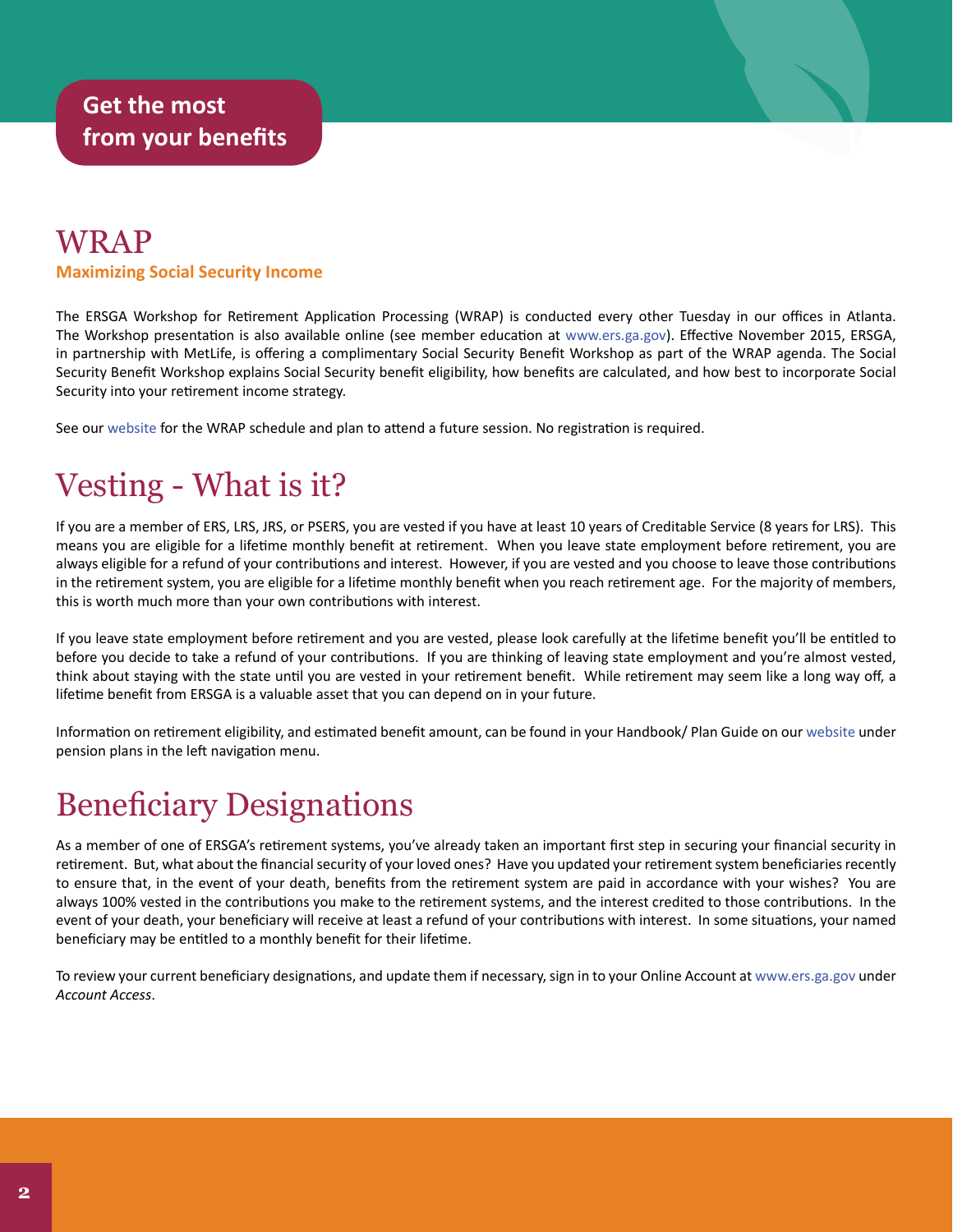#### **Education**

#### **retirewise® Financial Education**

In August 2014, ERSGA, in cooperation with MetLife, began offering Retirewise Financial Education Workshops at state employer locations. Last year, 68 Retirewise workshops were hosted by eleven different agencies and attended by over 400 state employees. Most of the workshops have been conducted in the metro Atlanta area.

The workshops cover a range of topics, such as budgeting, financial planning, investment basics, wills, trusts, estate planning, and Social Security. In addition, the representatives from MetLife and ERSGA cover flexible and retirement benefits. The workshops have been very well-received by state employees, and the demand for workshops has been high.

In order to meet demand and expand the availability of the workshops outside the metro Atlanta area, several technical colleges around the state have begun hosting Retirewise workshops, expanding coverage to all 12 regions of the state.

If you are interested in attending a workshop at your agency, please contact your employer and ask them to schedule the workshops with us.



**Peach State Reserves contribution limits will not be changing for 2016. You may contribute up to 80% of your annual income in your 401(k) and/or 457 plan, as permitted by IRS rules, with a maximum of \$18,000 for 2016 (or \$24,000 if you will be at least age 50 in 2016).**

#### Member Education

Check out the the Member Education links on the left-hand navigation menu on [www.ers.ga.gov](http://www.ers.ga.gov).

Under presentations, you can attend an educational webinar, or watch a video presentation any time with information about your retirement plan.

**New in the presentation lineup:** *PSERS Retirement Application Instructions* This video is designed to help Public School Employees Retirement System members navigate the retirement process.

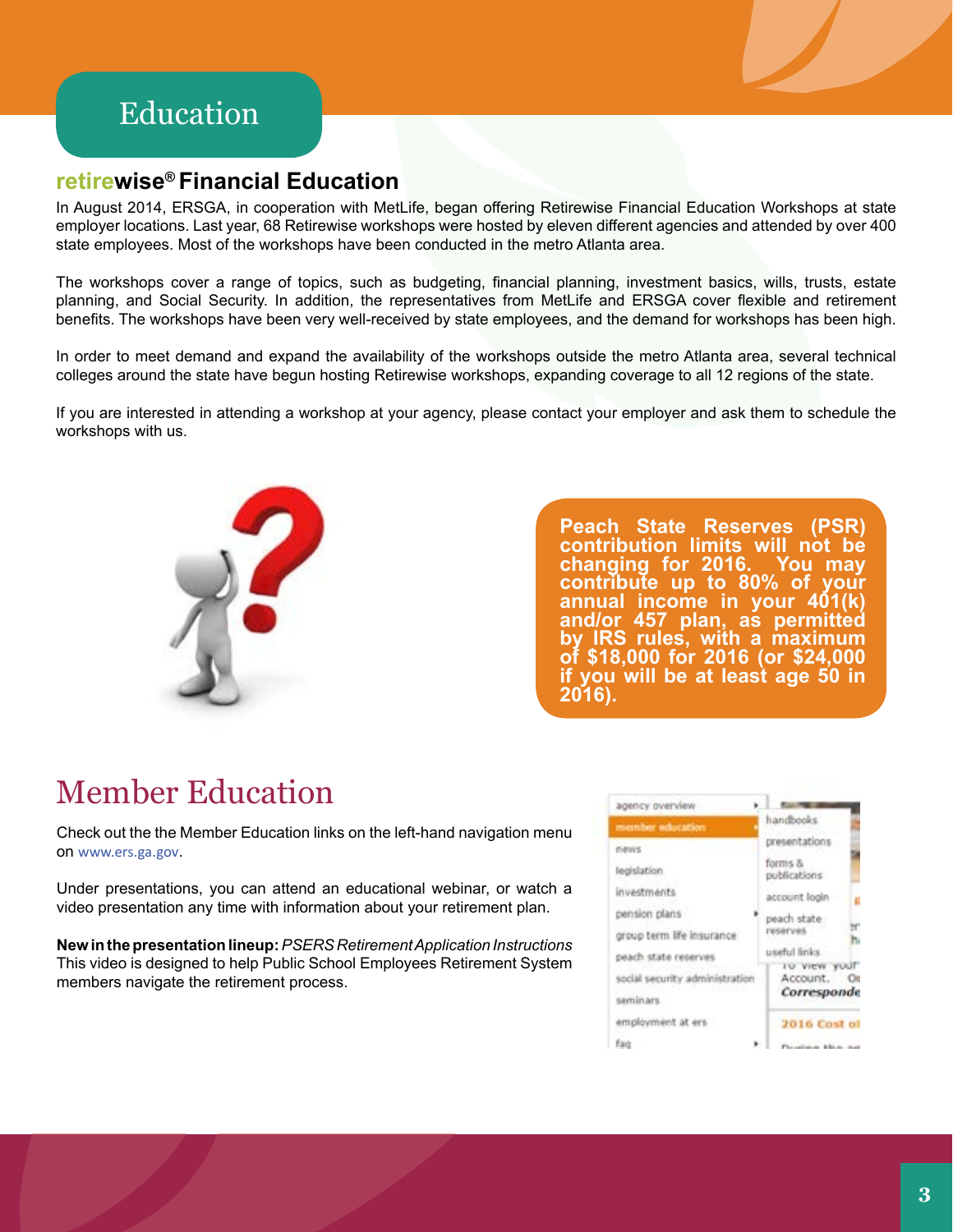## People

## Benefits Processing Group

The Benefits Processing Group is our largest group at ERSGA. The group includes 23 Pension Analysts, 3 Supervisors, 3 Managers, and 3 Senior Management. We're all here to make sure you get the benefits you're entitled to under the Retirement Systems!

If you are eligible to purchase additional service (from a previous refund, military service, or service with the Teachers Retirement System, etc.) you will be working with the Benefits Processing Group to determine the cost and timing for obtaining the additional service. When the service has been purchased, we update your record with the additional service.

The Benefits Processing Group also handles your retirement (or your refund if you're not eligible for a monthly pension benefit)

when you leave state employment. In the event of your death, we will correspond with your beneficiary(ies) to ensure payment of all benefits.

In FY15, we processed over 3,500 retirements, over 5,000 estimates, and over 18,000 refunds. While we're always busy ensuring you get your benefits, we also pride ourselves on our customer service. You might have seen us at a fall Benefit Fair in the metro Atlanta area, or at a Workshop for Retirement Application Processing (WRAP) at our office. Together with our Customer Care Group, we make sure you get answers to your questions in a timely manner, to help you make the right decisions about your retirement benefits.